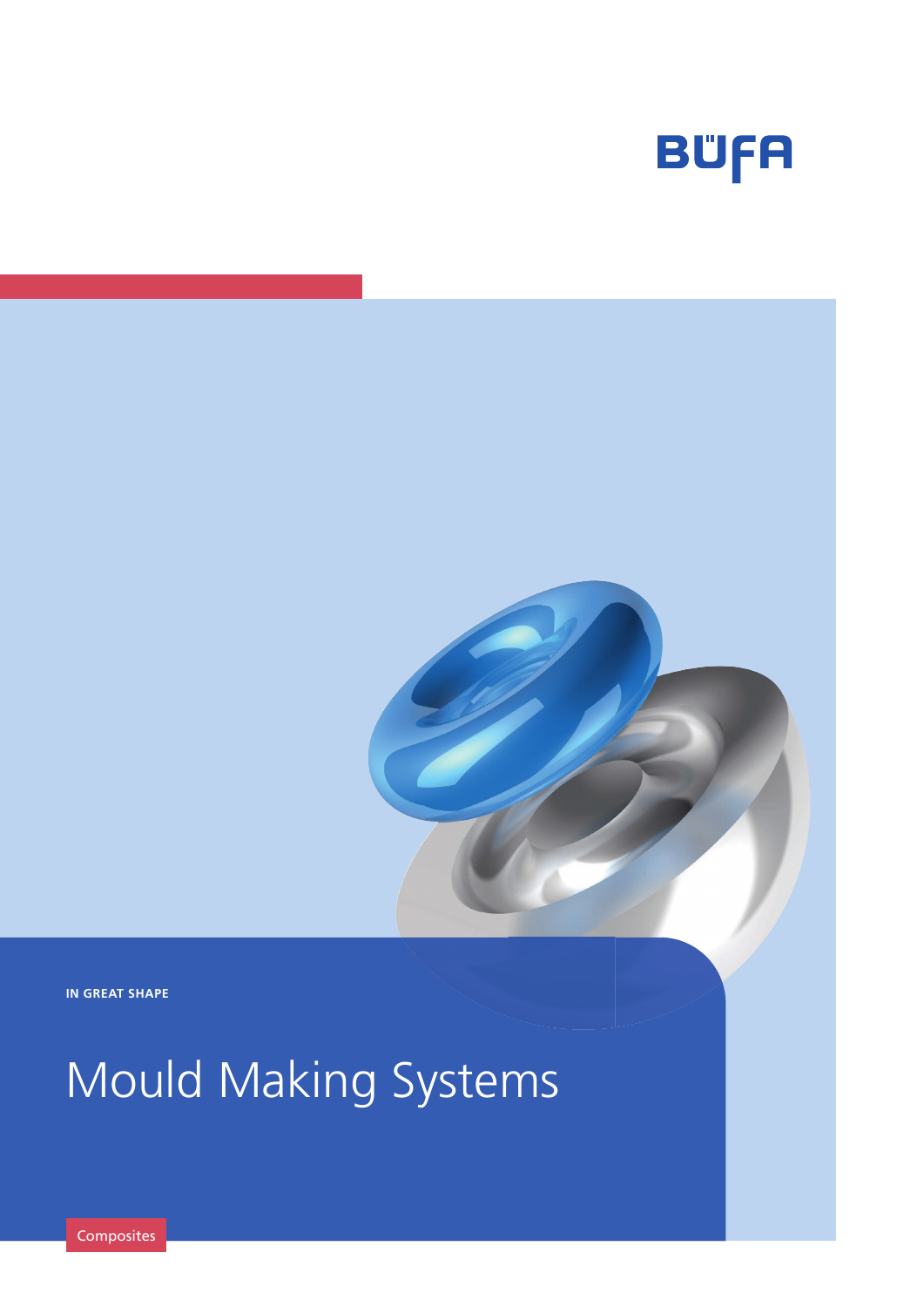| <b>Colour</b> | Art. No. spraying quality | Art. No. brushing quality |
|---------------|---------------------------|---------------------------|
| <b>Black</b>  | 520-1104                  | 520-2107                  |
| Light Green   | 520-1108                  | 520-2109                  |
| Orange        | 520-1110                  | 520-2111                  |
| Grey          | 520-1112                  | 520-2113                  |
| Nature        | 720-1000                  | 720-2000                  |



| Product name                    | <b>BÜFA®-Conductive-Tooling GC-S natur</b>                                                             | BÜFA®-VE-Tooling-Gelcoat-S nature                                                                       | <b>BÜFA®-VE-Tooling-Gelcoat-H nature</b>                                                                |
|---------------------------------|--------------------------------------------------------------------------------------------------------|---------------------------------------------------------------------------------------------------------|---------------------------------------------------------------------------------------------------------|
| Art. No.                        | 720-0100 (nature)                                                                                      | 720-1000                                                                                                | 720-2000                                                                                                |
| Application                     | spraying quality                                                                                       | spraying quality                                                                                        | brushing quality                                                                                        |
| Resin base                      | Hybrid                                                                                                 | <b>BPA/VEU</b>                                                                                          | <b>BPA/VEU</b>                                                                                          |
| Pigmentation                    | 520-0101 (black) / 520-0102 (green)                                                                    | nature                                                                                                  | nature                                                                                                  |
| Viscosity [mPa.s] - Spindle/rpm | $24,000 - 4/4$                                                                                         | 33,000 - 4/2                                                                                            | 53,000 - 4/2                                                                                            |
| Styrene content [%]             | 49                                                                                                     | 40                                                                                                      | 40                                                                                                      |
| Peroxide /<br>accelerator       | 2 % MEKP moderatly reactive,<br>pre-accelerated                                                        | 2 % MEKP moderatly reactive,<br>pre-accelerated                                                         | 2 % MEKP moderatly reactive,<br>pre-accelerated                                                         |
| Gel time [min]                  | 15                                                                                                     | 14                                                                                                      | 14                                                                                                      |
| $Tmax$ [°C]                     | 195                                                                                                    | 185                                                                                                     | 185                                                                                                     |
| Elongation at break [%]         | $>$ 3                                                                                                  | $>$ 3                                                                                                   | $>$ 3                                                                                                   |
| HDT [°C]                        | 120                                                                                                    | 130                                                                                                     | 110                                                                                                     |
| Range of use / comments         | Conductive properties $[10^6 \Omega]$ ,<br>thixotropic mould making gelcoat,<br>good gloss performance | GRP mould-making, available in 4<br>shades of colour and a non-tinted<br>version, not weather resistant | GRP mould-making, available in 4<br>shades of colour and a non-tinted<br>version, not weather resistant |

workshop temperature optimal between  $18 - 24 °C$ 

Thanks to new developments in materials, our new BÜFA®- VE-Tooling-Gelcoats fulfil these decisive criteria. By combining them with the new, low-styrene, fast curing and practically shrink-free BÜFA®-Tooling-Resin, moulds that are technically of the highest quality, can be produced in just one day instead of a week.

# **BUFA**

## Mould Making Systems

## Mould Making Systems



### **BÜFA®-Tooling-Systems**

In the GRP industry, only materials with the best product properties are used to produce moulds of the highest quality.

Extreme resistance to styrene and temperature, high mechanical loading capacity, good gloss over the long-term as well as dimensional accuracy are important decision criteria when selecting a reliable tooling system

### **The Material**

### **BÜFA®-Tooling-Resin/Art. No. 700-1974**

- pre-accelerated
- standard MEKP cure for simplicity and cost efficiency
- rapid cure for fast mould making
- peroxide indicator colour change mechanism
- low in styrene practically no shrinkage
- non-tacky surface
- low density (1,35 g/cm3) means lighter moulds

### **BÜFA®-VE-Tooling-Gelcoat/ Art. No. 720-1000 bzw. 720-2000**

- pre-accelerated
- MEKP curable without gassing
- good throughcure
- = easy application
- scratch resistant, high gloss surfaces
- extreme resistance towards styrene and heat

BÜFA®-VE-Tooling-Gelcoats